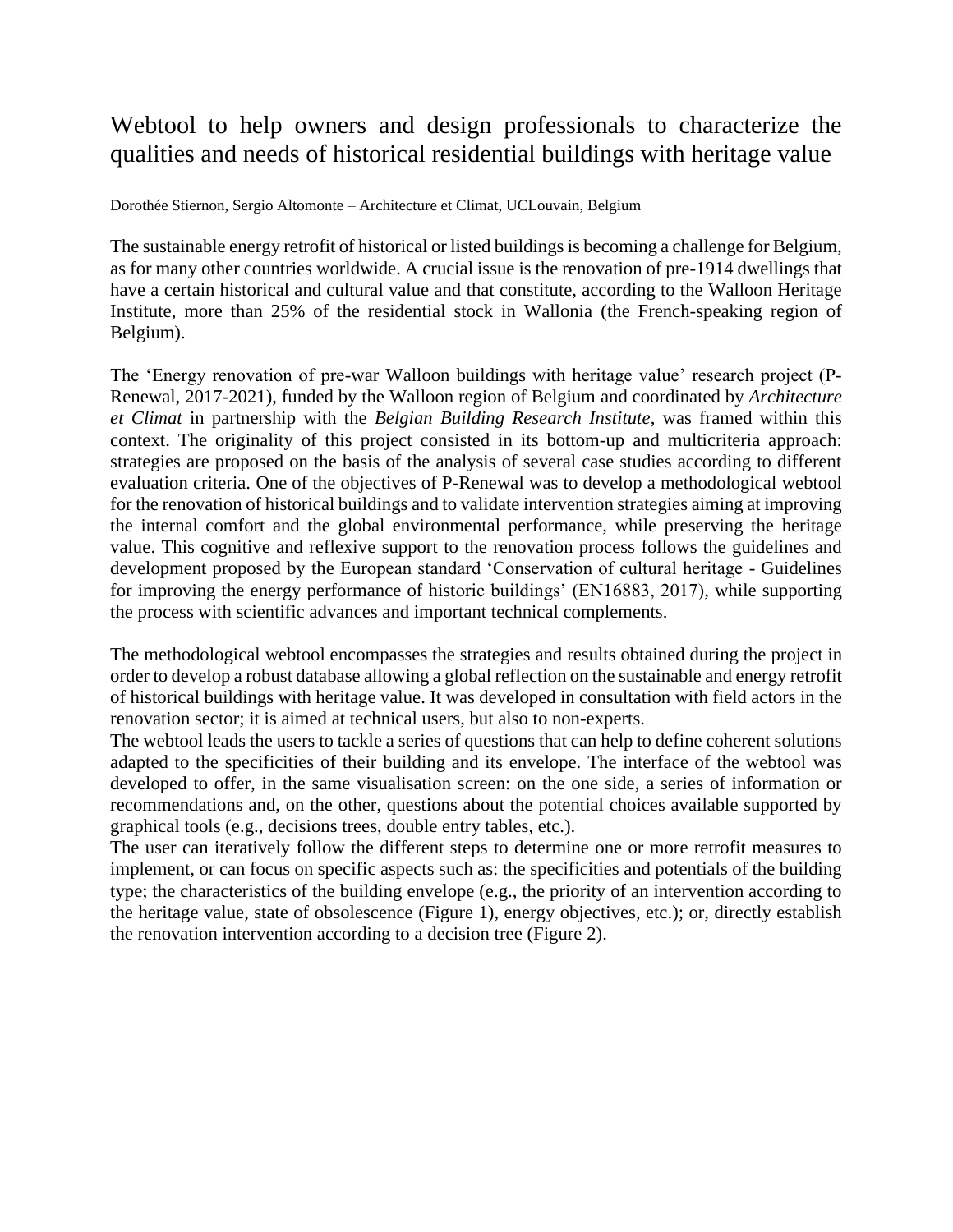| <b>PITCHED ROOF</b> |                         |                                                                            |                                                           |                                                                                                     |                                                                                               |                                                                           |
|---------------------|-------------------------|----------------------------------------------------------------------------|-----------------------------------------------------------|-----------------------------------------------------------------------------------------------------|-----------------------------------------------------------------------------------------------|---------------------------------------------------------------------------|
|                     |                         |                                                                            | Condition / Age                                           |                                                                                                     |                                                                                               |                                                                           |
|                     |                         |                                                                            |                                                           | 2                                                                                                   | 3                                                                                             | 4                                                                         |
| Energy Performance  |                         |                                                                            | Framework in bad condition<br>and/or absence of underroof | Framework in good<br>condition but absence of<br>underroof and/or roof<br>covering in bad condition | Roof with underroof showing<br>normal state of repair<br>without significant<br>deterioration | In new condition or<br>substantially renovated<br>since less than 5 years |
|                     | 1                       | Non-existing insulating layer<br>$U \ge 1.5$ W/m <sup>2</sup> K            | priority                                                  | priority                                                                                            | necessary                                                                                     |                                                                           |
|                     | $\overline{2}$          | Poor Insulating layer $\leq$ 5cm<br>$1.5 \ge U \ge 1$ W/m <sup>2</sup> K   | priority                                                  | priority                                                                                            | necessary                                                                                     |                                                                           |
|                     | $\overline{\mathbf{3}}$ | Medium Insultaing layer 5 to 10 cm<br>$1 \ge U \ge 0.4$ W/m <sup>2</sup> K | priority                                                  | priority                                                                                            | possible                                                                                      | non-priority                                                              |
|                     | 4                       | Important Insulating layer > 12 cm<br>$U \leq 0.4$ W/m <sup>2</sup> K      |                                                           |                                                                                                     | non-priority                                                                                  | non-priority                                                              |

*Figure 1: Matrix 'State of conservation / U-value' for pitched roof*



*Figure 2: Decision tree for the renovation of the pitched roof*

After inputting the general data about the building, the user of the webtool can identify the type of building according to its dimensional, architectural, spatial and construction specificities. Then, the user can choose the element(s) of the building envelope that might require renovation: roof (pitched/flat); facade walls; floor slabs; cellar floor; and/or, window frames. For each of these elements, the webtool proposes a series of criteria to determine the heritage value, the state of conservation, and the energy performance.